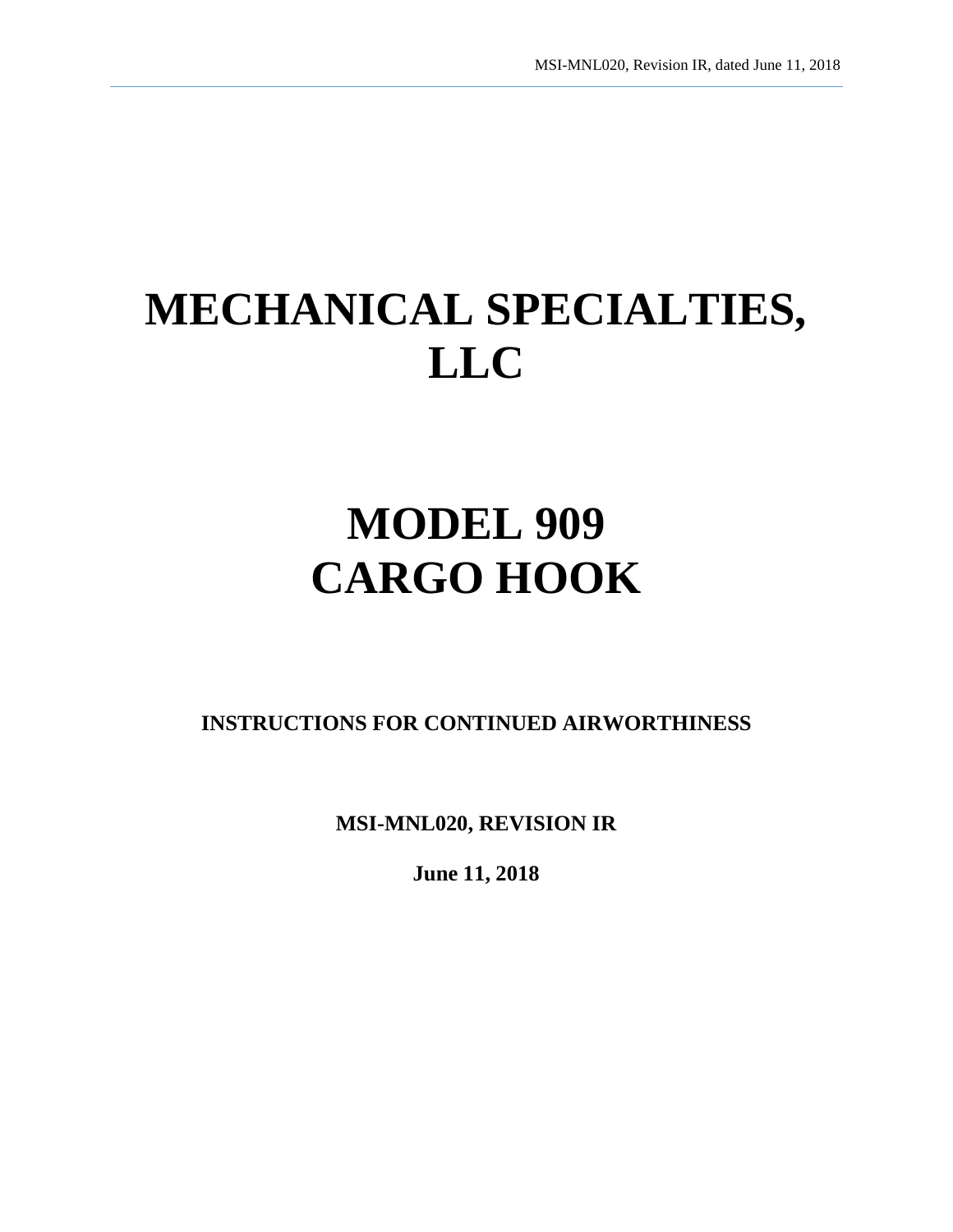### **LOG OF REVISIONS**

## **REVISION NO. REVISION DESCRIPTION RELEASE DATE**

IR Initial Release June 11, 2018

#### **LIST OF EFFECTIVE PAGES**

June 11, 2018 ALL

\* UPDATES TO THIS MANUAL ARE AVAILABLE AT – [www.mechspecialties.com/support](http://www.mechspecialties.com/support)

\* Updates are also available by calling Mechanical Specialties at 360-273-7604.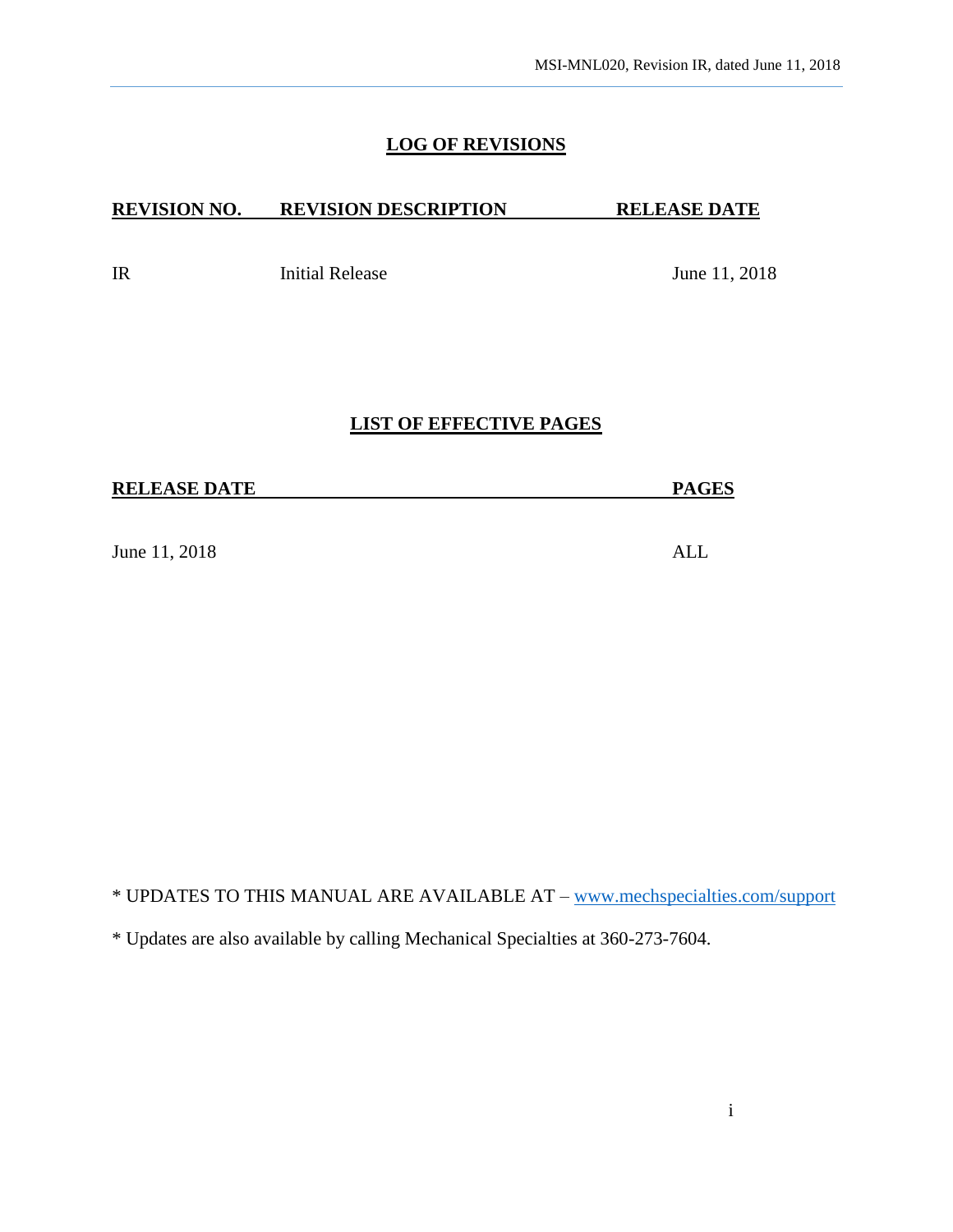## **AIRWORTHINESS LIMITATIONS**

 The Airworthiness Limitations section is FAA approved and specifies inspections and other maintenance required under 43.16 and 91.403 of the Federal Aviation Regulations unless an alternative program has been FAA approved.

# **No airworthiness limitations are associated with this Supplemental Type design change**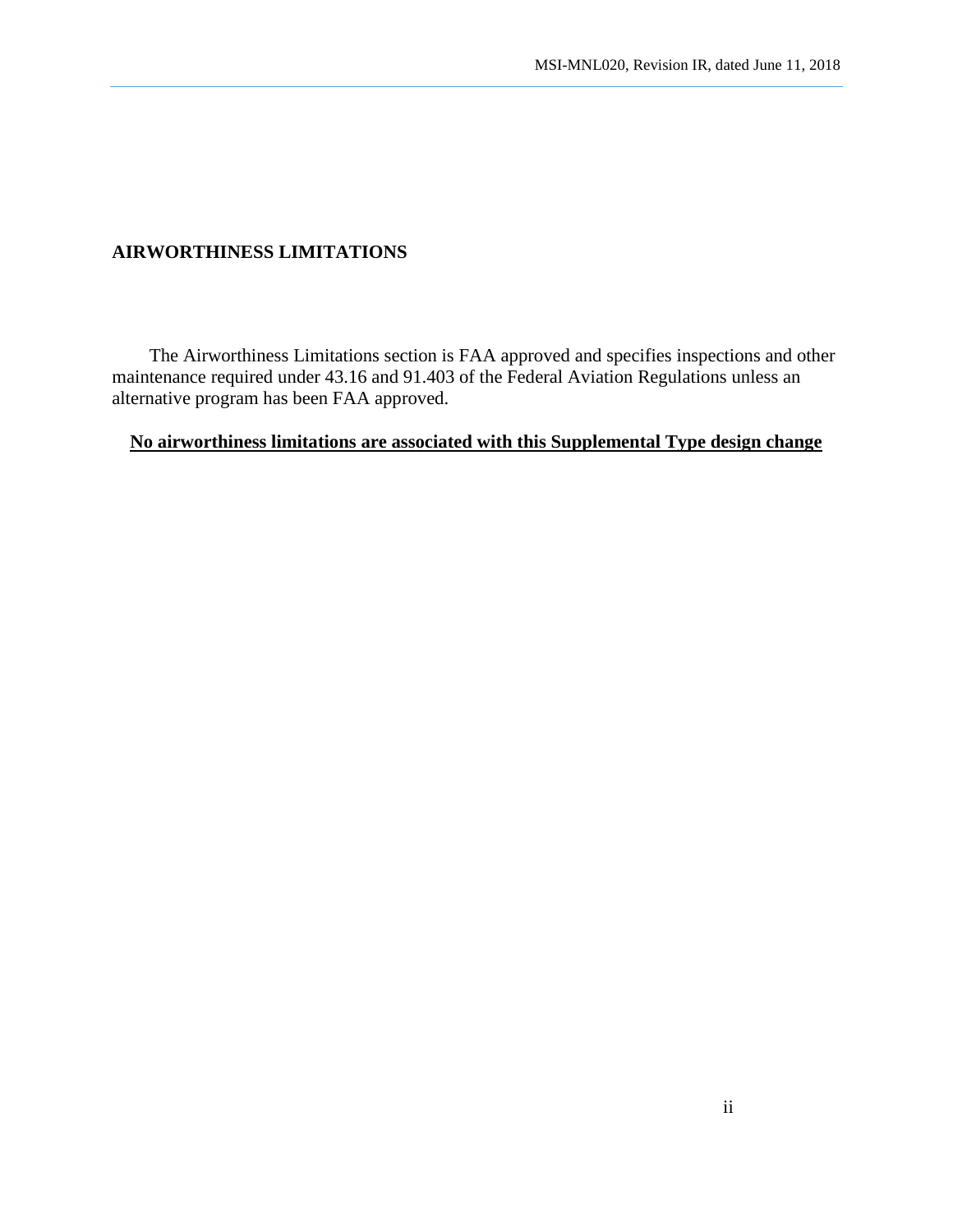# **OPERATING AND MAINTENANCE INSTRUCTIONS**

### **CARGO HOOK--MODEL 909**

# **Table of Contents**

| Paragraph | <b>Subject</b>                       | Page         |
|-----------|--------------------------------------|--------------|
|           |                                      |              |
| 1.0       | General                              | $\mathbf{1}$ |
| 2.0       | Operation                            | $\mathbf{1}$ |
| 3.0       | Cargo Hook Installation / Removal    | 3            |
| 4.0       | Manual Release Cable Rigging         | 5            |
| 5.0       | <b>Recommended Daily Inspections</b> | 6            |
| 6.0       | <b>Overhaul Schedule</b>             | 6            |
| 7.0       | Trouble shooting                     | 6            |
| 8.0       | Maintenance                          | 6            |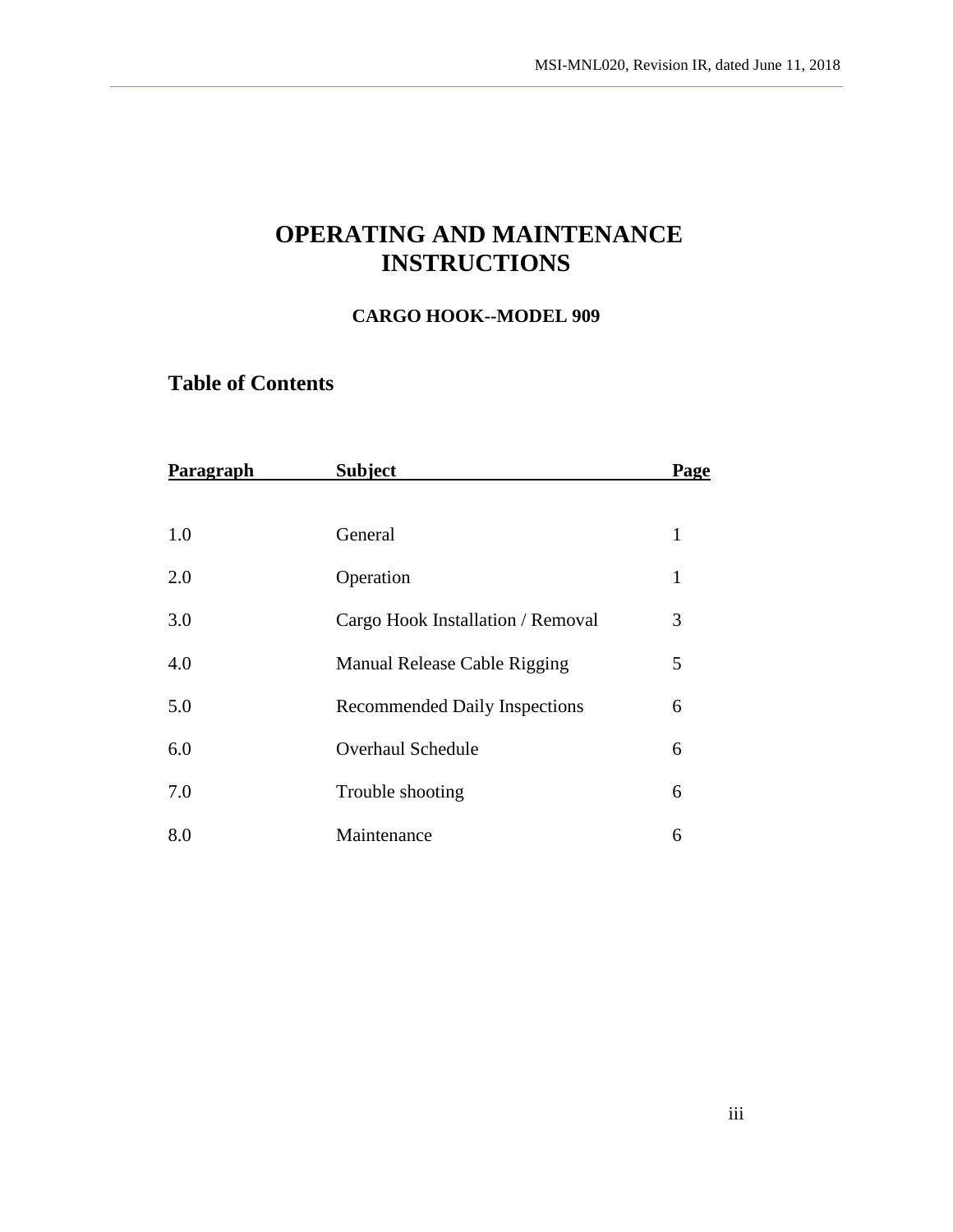# **OPERATING AND MAINTENANCE INSTRUCTIONS**

#### **CARGO HOOK--MODEL 909**

#### **1.0 GENERAL**

1.1 THE MODEL 909 CARGO HOOK PROVIDES A MEANS TO ENGAGE, LIFT AND TRANSPORT EXTERNAL LOADS. THE HOOK ASSEMBLY HAS AN ELECTRICAL RELEASE AS WELL AS A MANUAL RELEASE SYSTEM. A MANUAL RELEASE KNOB LOCATED ON THE SIDE OF THE HOOK ASSEMBLY ALLOWS THE HOOK TO BE OPENED MANUALLY BY GROUND CREW PERSONNEL.

#### **CAUTION**

BECOME FAMILIAR WITH YOUR FLIGHT MANUAL REGARDING EXTERNAL LOAD OPERATIONS.

#### **2.0 OPERATION**

2.1 THE LOAD SLING MEMBER OR RING IS GUIDED INTO PLACE ON THE LOAD BEAM. THE LOAD BEAM IS THEN PUSHED UPWARD AND LATCHED AND CHECKED FOR SECURITY. (FIGURE # 1)

2.2 GROUND CREW RELEASE -

 MANUAL RELEASE OF THE CARGO HOOK MAY BE ACCOMPLISHED BY TURNING THE MANUAL RELEASE KNOB IN THE COUNTER-CLOCKWISE DIRECTION. (FIGURE # 1)

**NOTE**

ALWAYS ENSURE LOAD BEAM IS SECURELY LATCHED PRIOR TO FLIGHT.

2.3 ELECTRICAL RELEASE -

BY USE OF A PUSH BUTTON SWITCH LOCATED ON THE CYCLICS, THE PILOT OR CO PILOT MAY RELEASE THE LOAD ELECTRICALLY.

2.4 MANUAL CABLE RELEASE -

 EMERGENCY RELEASE IS ACCOMPLISHED BY MEANS OF A MANUAL RELEASE CABLE. THE MANUAL RELEASE HANDLE IS LOACTED ON THE AFT AREA OF THE CENTER CONSOLE ACCESSIBLE BY PILOT OR CO PILOT.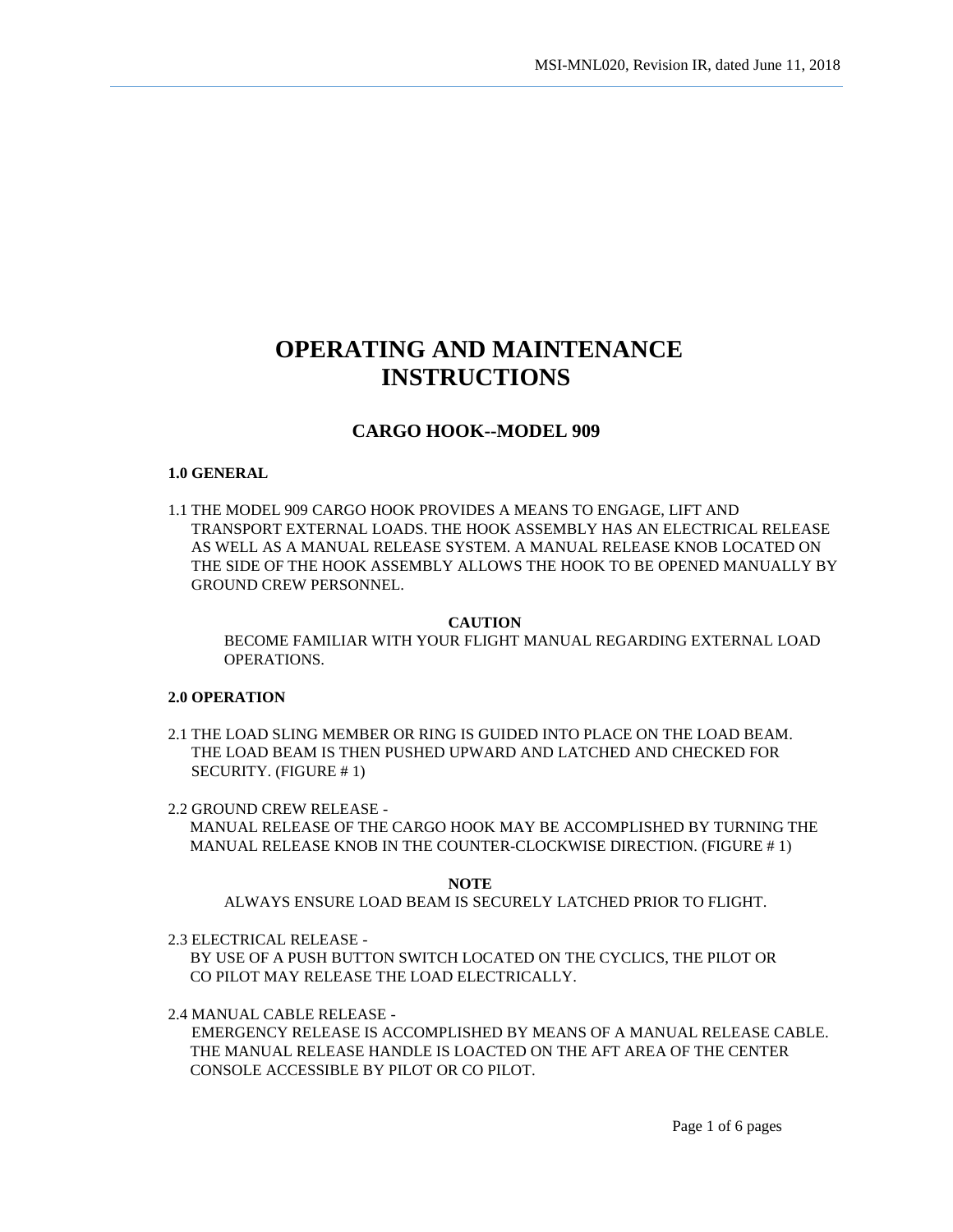

**FIGURE # 1**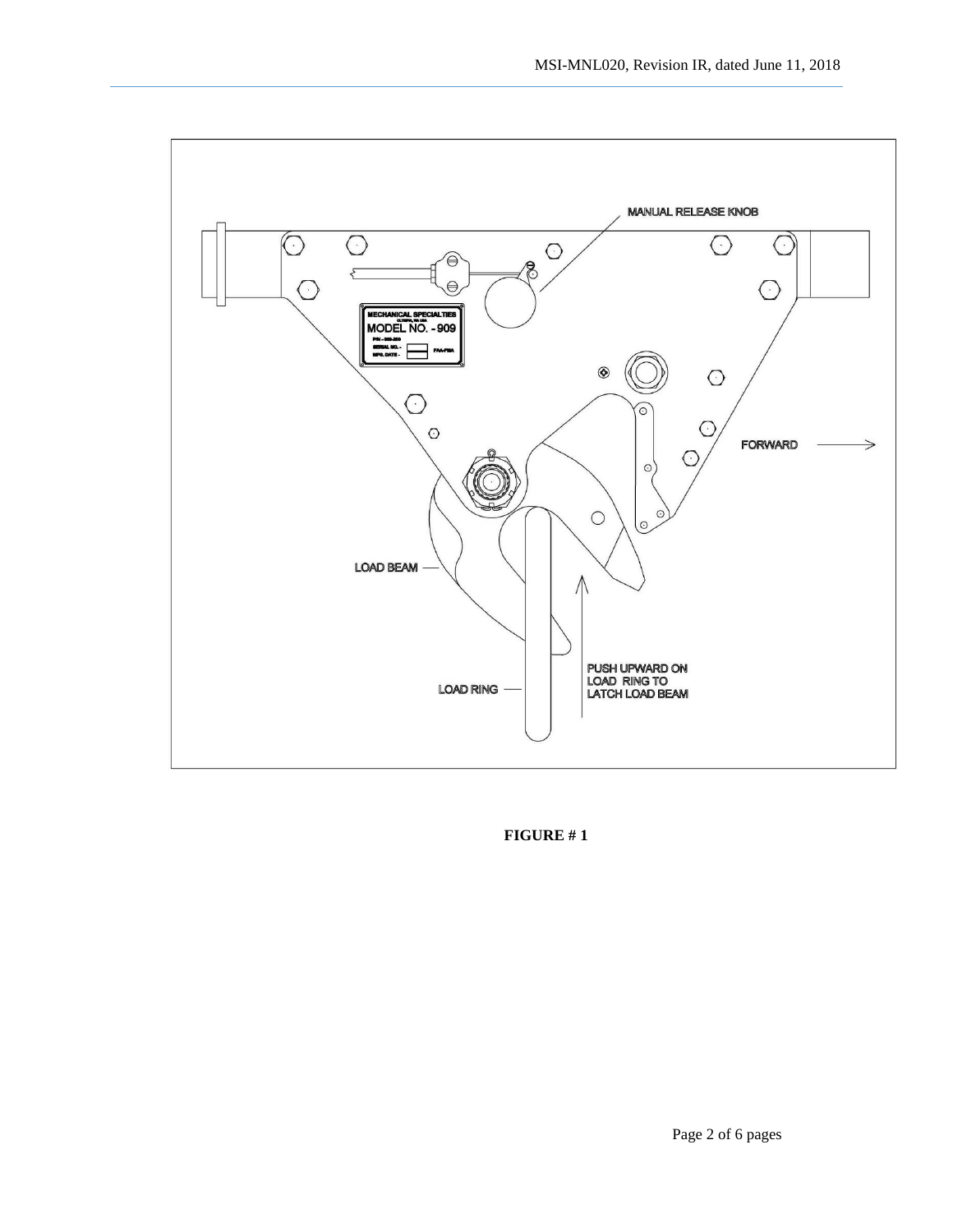#### **3.0 CARGO HOOK INSTALLATION / REMOVAL**

#### **INSTALLATION -**

- 1. TURN OFF ALL ELECTRICAL POWER.
- 2. OPEN CARGO HOOK ACCESS DOOR.
- 3. REMOVE EXISTING CARGO HOOK PER MANUFACTURERS INSTRUCTIONS. CLEAN BEARING SURFACE OF 909 CARGO HOOK TRUNNIONS, AIRFRAME FITTINGS AND TRUNNION RETAINERS WITH SOFT CLOTH.
- 4. INSTALL CARGO HOOK IN AIRFRAME FITTINGS.
- 5. INSTALL FRONT TRUNNION RETAINER TO FITTING WITH EXISTING HARDWARE. TORQUE TO 43-47 INCH POUNDS.
- 6. INSTALL REAR TRUNNION RETAINER TO FITTING WITH EXISTING HARDWARE, INSTALL ELECTRICAL BONDING STRAP UNDER BOLT HEAD ON LH SIDE. TORQUE TO 43-47 INCH POUNDS.
- 7. CONNECT ELECRICAL RELEASE CONNECTOR AS SHOWN IN FIGURE # 2.
- 8. CONNECT LOAD CELL CABLE TO BULKHEAD CONNECTOR LOCATED ON LEFT SIDE OF HOOKWELL. (FIGURE # 2)
- 9. INSTALL ELECTRICAL BONDING STRAP TO HOOK USING #10 SCREW AS SHOWN IN FIRGURE # 2.

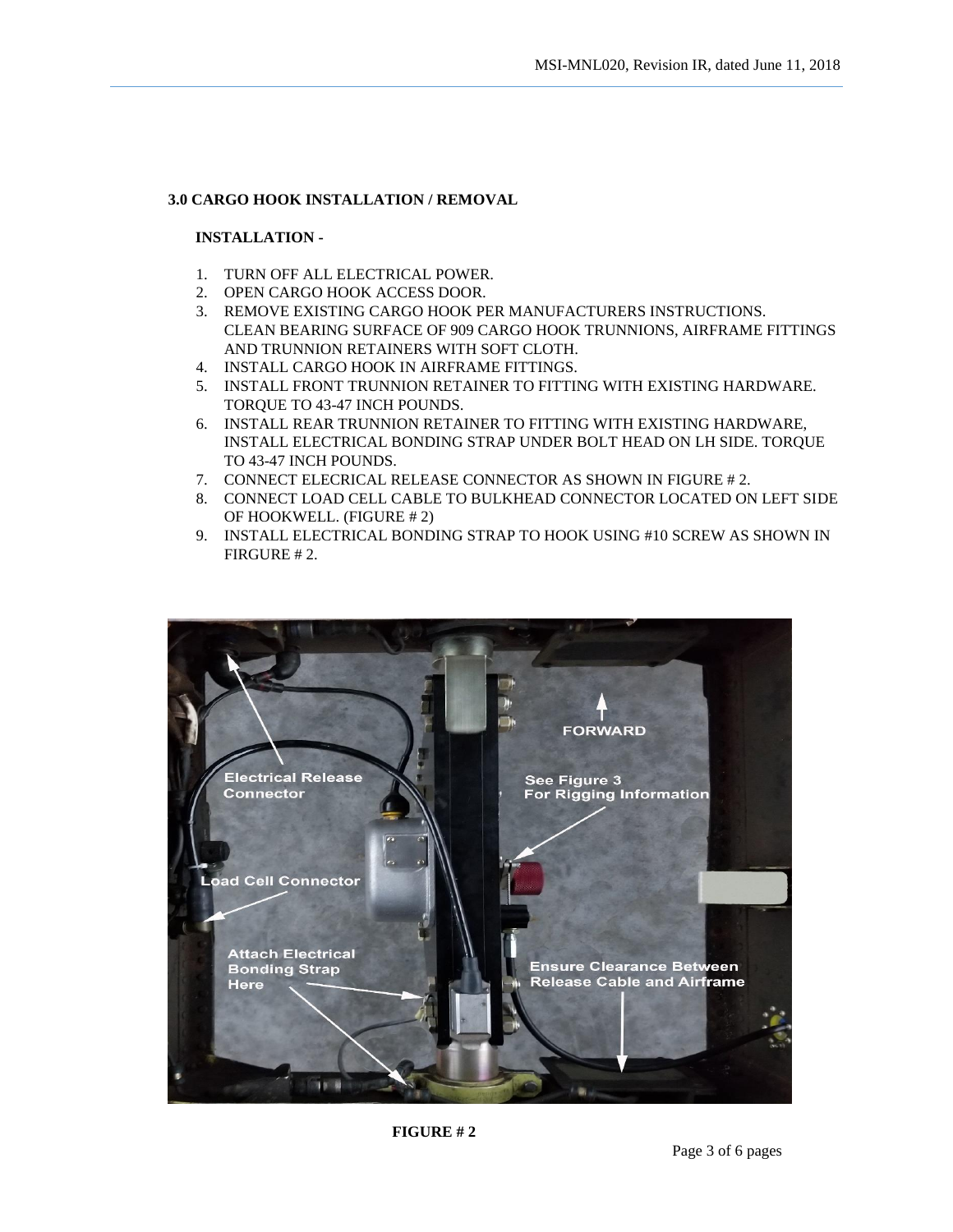#### **INSTALLATION (continued)**

- 10. ENSURE AREA IS FREE OF FOREIGN OBJECTS.
- 11. ROTATE HOOK FULLY (SIDE TO SIDE) TO ENSURE MANUAL RELEASE CABLE DOES NOT CONTACT AIRFRAME
- 12. CLOSE AND SECURE CARGO HOOK DOOR.
- 13. PERFORM OPERATIONAL CHECK PER MS-909-101-RFMS

#### **REMOVAL –**

- 1. TURN OFF ALL ELECTRICAL POWER.
- 2. OPEN CARGO HOOK ACCESS DOOR
- 3. DISCONNECT HOOK POWER CABLE. (FIGURE # 2)
- 4. DISCONNECT LOAD CELL CABLE. (FIGURE # 2)
- 5. DISCONNECT MANUAL RELEASE CABLE BY REMOVING SCREWS SHOWN IN FIGURE # 3.



**FIGURE # 3**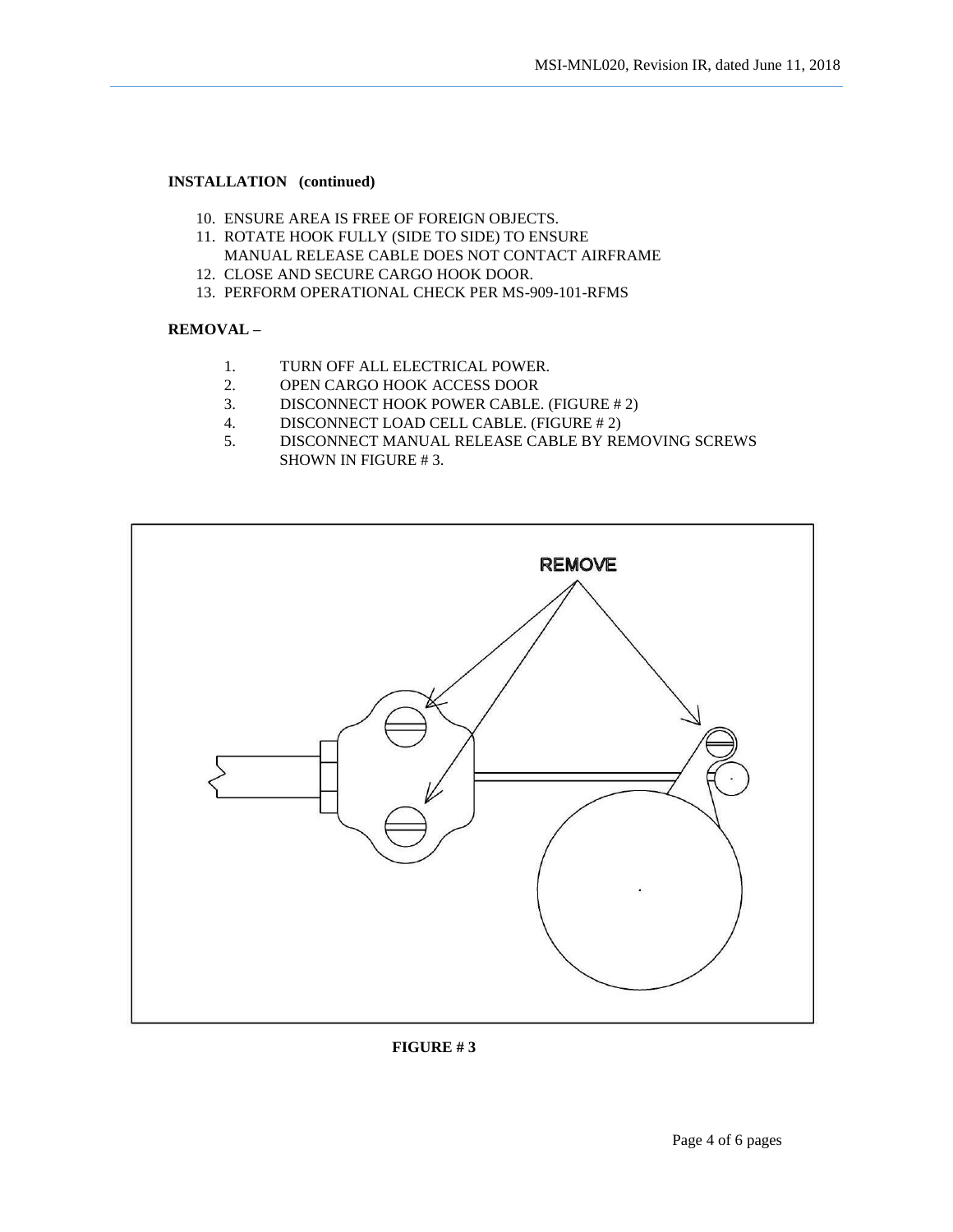#### **REMOVAL (continued)**

- 6. REMOVE BOLTS AND NUTS FROM TRUNNION RETAINERS.
- 7. REMOVE CARGO HOOK.

#### **4.0 MANUAL RELEASE CABLE RIGGING**

1. MINIMUM GAP FOR MANUAL RELEASE CABLE RIGGING IS SHOWN BELOW (FIGURE # 4)

2. ADJUSTMENT IS MADE BY REMOVING SCREWS AND ROTATING CABLE BLOCK ON CABLE THREADS UNTIL MINIMUM GAP IS ACHIEVED. REINSTALL SCREWS, AND SECURE ADJUSTMENT BY TIGHTENING JAM NUT AGAINST THE CABLE BLOCK (FIGURE # 3).



#### **FIGURE # 4**